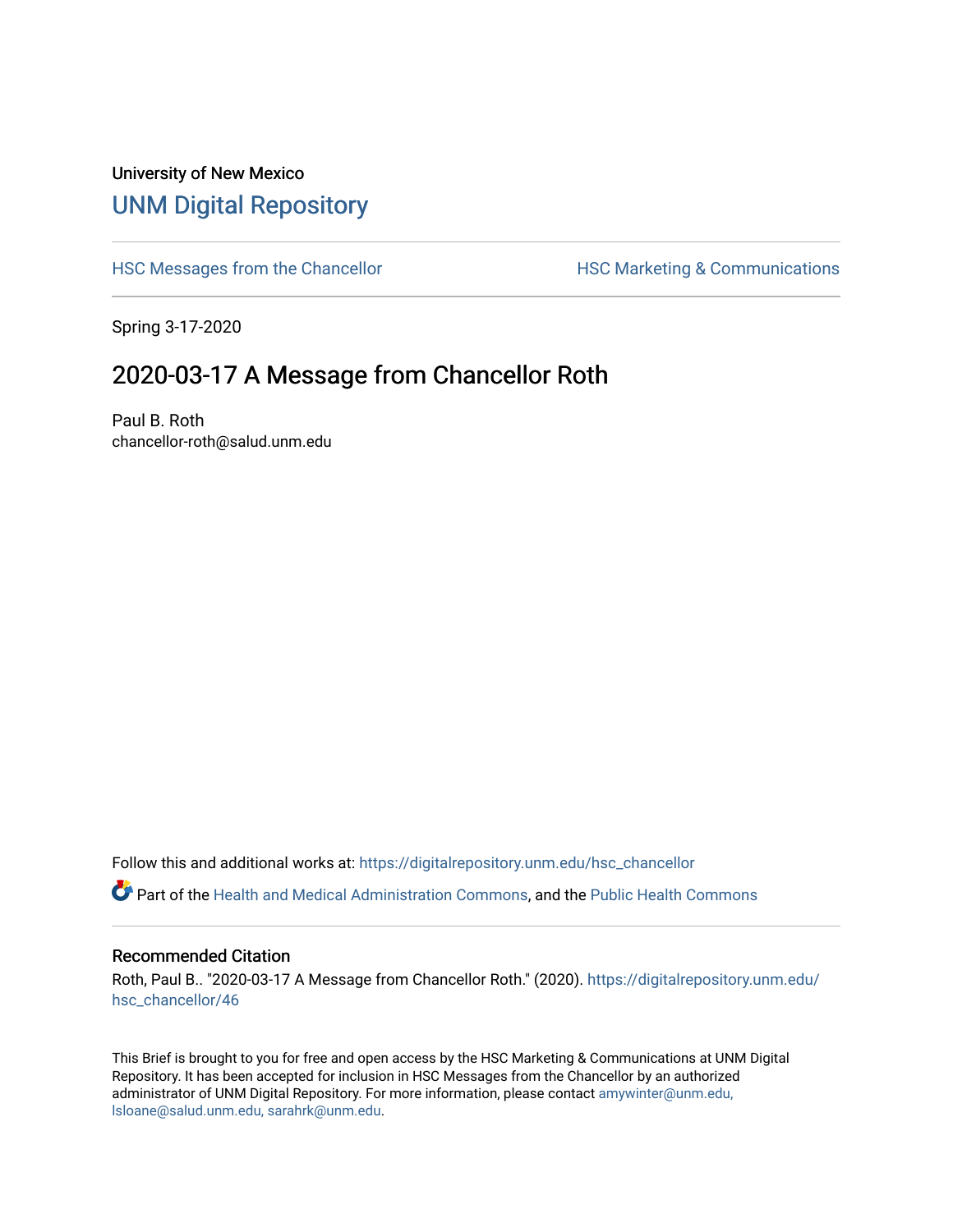

## **A Message from Chancellor Roth**

Dear colleagues,

As of this morning, the total number of New Mexicans who have tested positive for the coronavirus stands at 23, with two of those cases reported at UNM Hospital. Nearly 1,300 tests have been administered statewide. Please remember to be gracious and kind to each other, both at work and at home, as I know these times are straining.

Here are some additional updates:

- In order to protect our patients and health care workers from the risk of infection, we are [restricting visitor access to UNM Hospital, effective immediately.](https://unm.us19.list-manage.com/track/click?u=59ce53c1a4dedb490bac78648&id=cd5f46ed77&e=b4bbfca2c0)
- Due to the reduction in faculty, staff and students on North Campus, the happy heart Bistro will close, effective end of day Wednesday, March 18. Right now, the cafe is planning to reopen when we are all scheduled to return to campus.
- The HSC Fitness Center will also close Wednesday, March 18. While we know this is an outlet for many of you and important for provider well-being, the gym is closing for the safety of our community. [Here are some other options,](https://unm.us19.list-manage.com/track/click?u=59ce53c1a4dedb490bac78648&id=0b42cab3f5&e=b4bbfca2c0) put together by the School of Medicine Office of Professional Wellbeing.
- And, as I mentioned in yesterday's message, Tier 2 employees should now be working from home in accord with the plans set out by their supervisors. I hope you are practicing social distancing in your daily interactions. Here are some resources on how [to practice social distancing](https://unm.us19.list-manage.com/track/click?u=59ce53c1a4dedb490bac78648&id=38e3145752&e=b4bbfca2c0) and [be mindful of your well-being.](https://unm.us19.list-manage.com/track/click?u=59ce53c1a4dedb490bac78648&id=6a082f6809&e=b4bbfca2c0)
- Our Tier 1 employees and faculty and staff with clinical responsibilities are working incredibly hard, please think of ways you can support them - send an encouraging text or an email, drop a card in the mail, schedule a FaceTime visit.